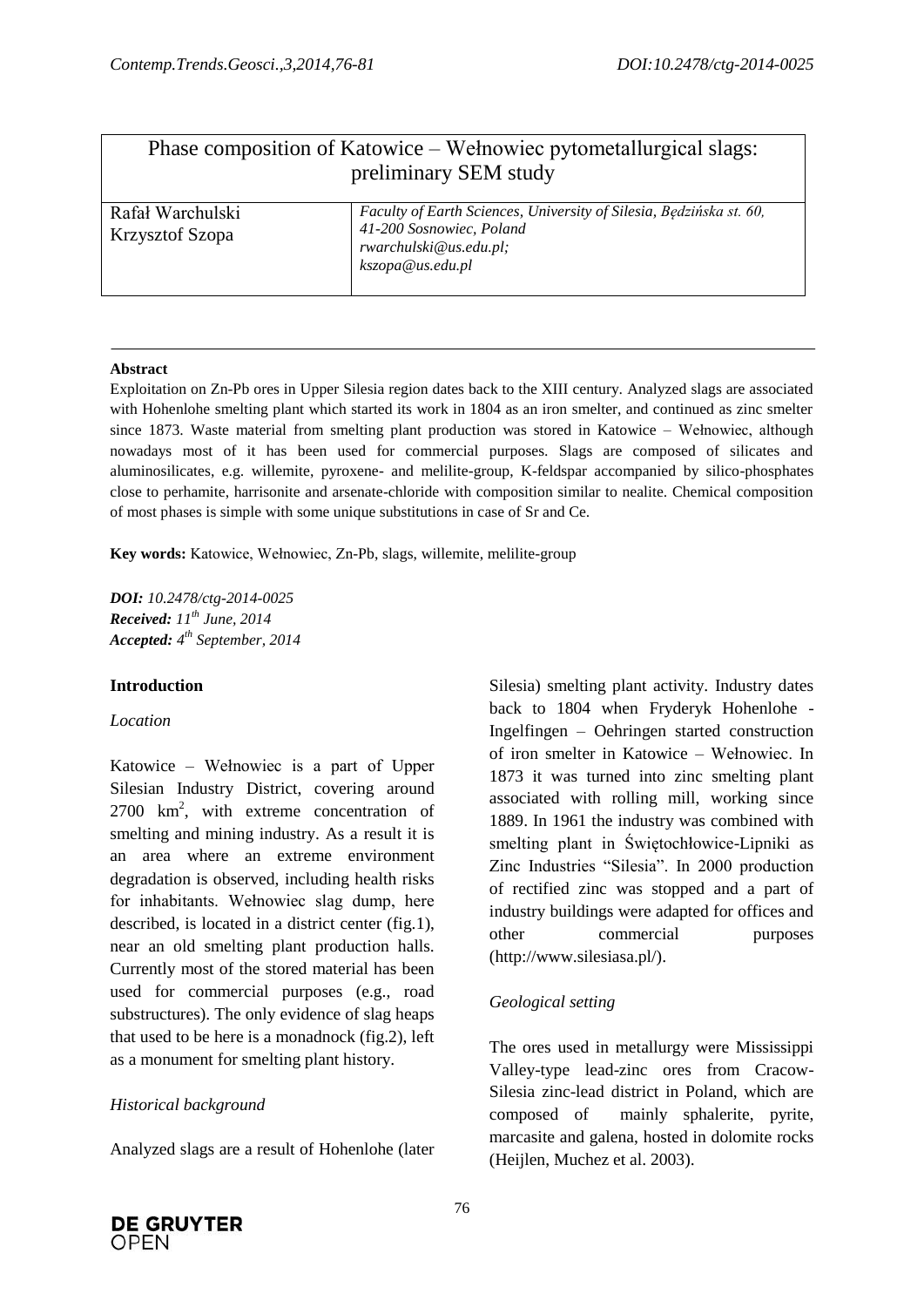

**Fig.1.** Location of the investigated slag dump

## **Methods**

The aim of this paper is to present preliminary, SEM-based study on phase composition of slags from one of slag dumps located in Katowice – Wełnowiec. To accomplish this goal following methodology was applied: 15 representative samples  $(0.5 - 6 \text{ kg in weight})$ were collected during the macroscopic examination in the dump. Thin sections from samples were examined for the texture, structure and phase composition using polarizing Olympus BX-51 microscope. Additional observations for obtaining the phase chemistry data were performed on thin sections and separates using scanning electron microscope (SEM; FET Philips XL30) with an energy-dispersive spectrometer (EDS) at the Faculty of Earth Sciences, University of Silesia, Sosnowiec, Poland. It is necessary to underline that due to applied methodology results are preliminary and phase determination are approximate.

#### **Results**

The studied material is composed of mainly willemite, pyroxene- and melilite-group phases. Phase relations suggest that melilite was the first phase to crystalize and other crystals grow on the melilite base. Slags are highly porous. Wastes from Katowice – Wełnowiec are chemically active as a result of weathering process, so the secondary phases are commonly observed on the slag surface and inside the voids.

Willemite (fig.3A) represents different morphological varieties from needle radial aggregates up to 50 µm across to polygonal aggregates up to 1mm in diameter. It has simple chemical composition with some Mg addition.

Pyroxene in slags from Katowice-Wełnowiec forms euhedral to subhedral crystals up to 800 µm long, growing usually on laths of melilite. According to EDS analyses pyroxene crystals in studied slags show the composition close to augite diopside - hedenbergite (fig.3B).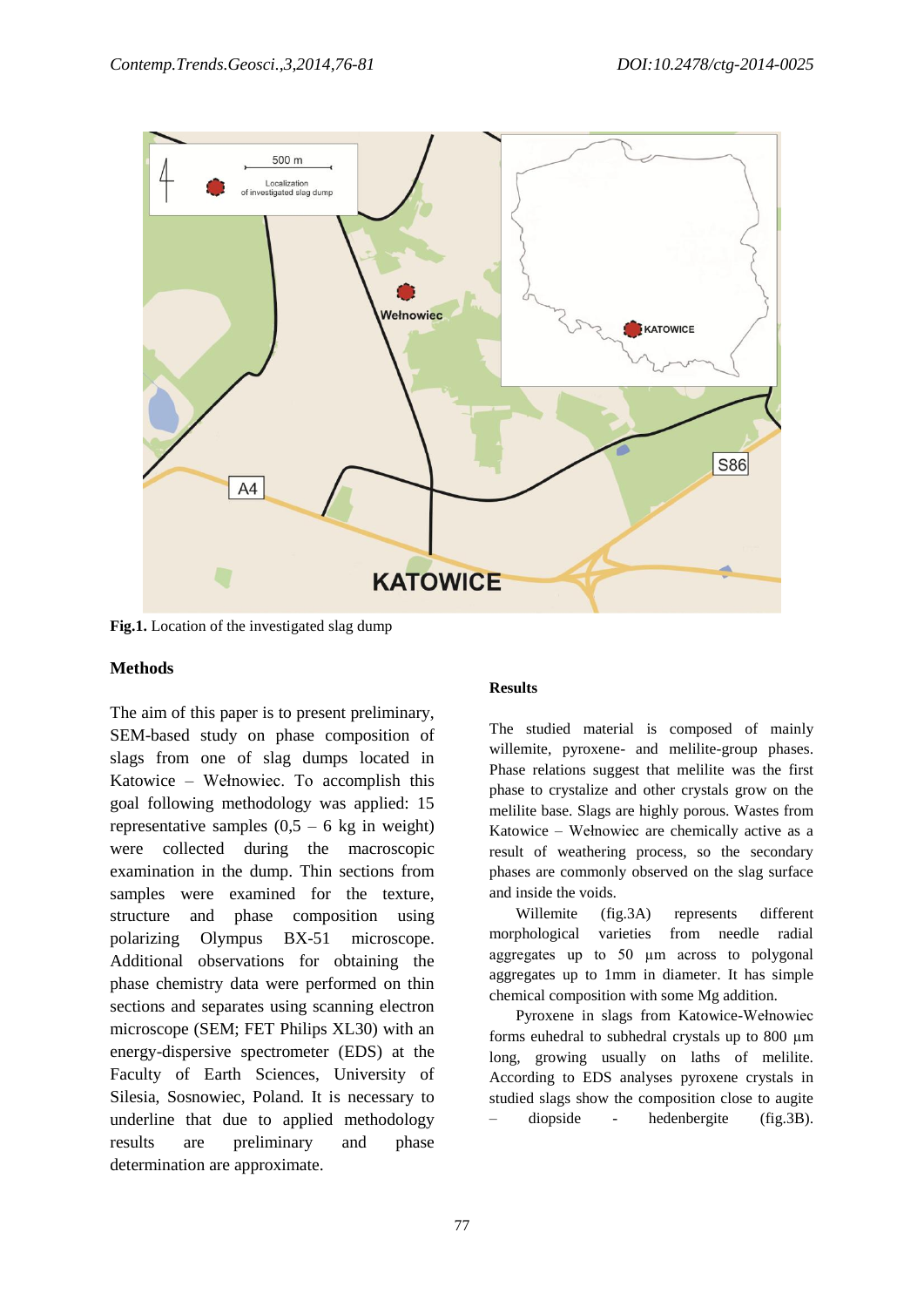

**Fig.2.** Leftover waste material in the Wełnowiec slag dump

Melilite-group species usually forms laths up to 10 mm across, with well visible cleavage  ${001}$  and  ${110}$  faces (fig. 3C), in some cases tetragonal-prism melilite is present. Melilite crystals may have composition between åkermanite-gehlenite-ferrigehlenite.

SEM – EDS observations proved also the presence of additional phases, not determined macroscopically. This includes Celsian, that seems to be a rare phase in slags from Katowice-Wełnowiec. It forms massive laths up to 200 µm along and present complex chemical composition, where potassium and cerium substitutions are common (fig.3D).

Possible monticellite-kirschsteinite is accompanied by Zn-sulphide. This sulphide is probably wurtzite due to temperature relations in Zn-S system, and technological process at site: temperature at least 1000 °C during smelting and rapid cooling of melt. Phase relations suggests exsolution of sulphide – it is present as droplets usually of few micrometers

across within monticellite-kirschsteinite crystal about 1 mm across (fig.3E). Both phases show simple chemical composition with no or minor substitutions.

Zincite is common phase in studied slags, usually present as rose aggregates of anhedral laths, in some cases these aggregates form zincite-rich pipes with overgrowing calcite crystals (fig. 3F). Analyzed zincite crystals show simple chemistry with no substitutions.

Olivine (close to fayalite end-member) seems to be uncommon phase in studied slags, analyzed olivine-group crystal, 50 µm across, has anhedral morphology and is overgrown by willemite. Willemite, on the other hand, is often accompanied by two phases: a lath-like lead oxide and needle shaped aggregates of crystals showing complex-composition, close to mimetite  $(Pb_5[AsO_4]_3Cl;$  fig.3G; Si and Zn peaks are probably caused by willemite, although some mimetite varieties may have Si in composition. Laths of the first phase are up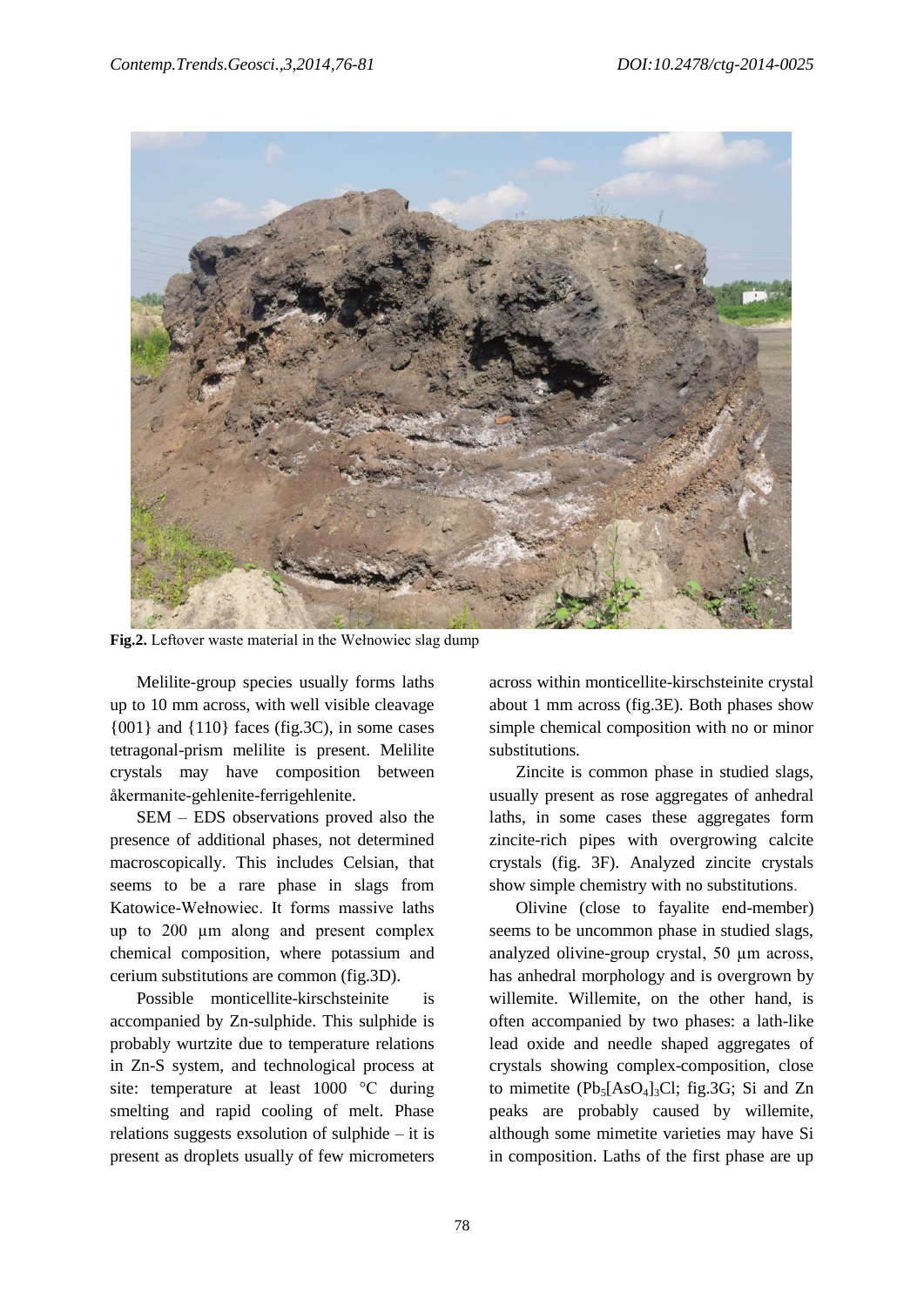to 20 µm across and have some strontium in chemical composition. In the analyzed material several other phases were determined: silicocarnotite-like phase, possibly  $(Ca<sub>5</sub>[PO<sub>4</sub>]<sub>2</sub>[SiO<sub>4</sub>])$  with essential As admixture (fig.3H), in lath-like crystals arranged in aggregates up to 250 µm long; harrisonite-like one, possibly  $(Ca(Fe^{2+}, Mg)<sub>6</sub>(PO<sub>4</sub>)<sub>2</sub>(SiO<sub>4</sub>)<sub>2</sub>),$ enriched in Zn, as an aggregate of column crystals up to  $250 \mu m$  long (fig. 3I).

Barite in studied material forms anhedral laths up to 100 µm across, growing on the surface of other phases and showing complicated substitutions – calcium and possibly cerium are present in most analyzed crystals, while some of them present also strontium concentrations (fig.3J), approaching it to barian celestine.

## **Discussion**

On the base of this study it is possible to determine the approximate sequence of crystallization in the slag. At the beginning the first generation of the melilite-group phase, of lath-like habit, crystallized. Pyroxene, K-feldspar and olivine are later as their crystals grow on the melilite. The second-generation of melilite crystallizes as prisms, together with supposed monticellite-kirschsteinite. Willemite overgrows other phases, e.g., monticellitekirschteinite, or occurs as stand-alone polygon aggregates on the slag surface, probably caused by undercooling conditions. Other phases are the result of late stage crystallization and weathering process. Most of distinguished phases are common in pyrometallurgical slags and have been described before in material from Poland (Puziewicz et al. 2007; Warchulski, Szopa 2013) and from around the world (Ettler et al. 2009; Piatak, Seal II 2010), although some of them seems to be unique in such assemblages. The presence of a number of silico-phosphates

and arsenate-chlorides seems to be rare in pyrometallurgical slags, although mimetite and johnbaumite have been described before in slags from Świętochłowice, Poland (Puziewicz et al. 2007). It poses the question about the source and activity of Cl in slags from Poland. Due to lack of preserved documentation from smelting plant it is impossible to determine precise conditions of smelting process, especially cooling of slag melt. Described silico-phosphates are associated with pegmatitic conditions (Dunn, Appleman 1977), oxidation zones of ores or granulite facies (Roberts et al., 1993) or metacarbonate slags from Upper Silesian coal-mining burning dumps (Ciesielczuk 2008; Kruszewski 2008). According to the historical data (Kotucha 2008) and petrological observations at similar sites (Piatak, Seal II 2010) such or similar conditions could occur during smelting process or during solidification of slag melt in the dump. Phase chemistry in most crystals is rather simple and do not differ for that of crystals from other Zn-Pb slags. Although, as it was mentioned before, the presence of phases with high chloride concentrations is uncommon in pyrometallurgical slags from Poland due to lack of significant amount of Cl in used ores and smelting process, thus further investigations are necessary to determine the source of Cl. Similar situation applies for a few other elements like Ba or Sr. The presence of cerium in studied material also pose the question about the REE source and behaviour in smelting slags, especially as it seems to be common element in many phases e.g. barite and celsian. Cerium has never been reported as addition in sulphates and aluminosilicates from pyrometallurgical slags, although presence of rare monazite was determined in wastes from Świętochłowice, Poland (Puziewicz et al. 2007).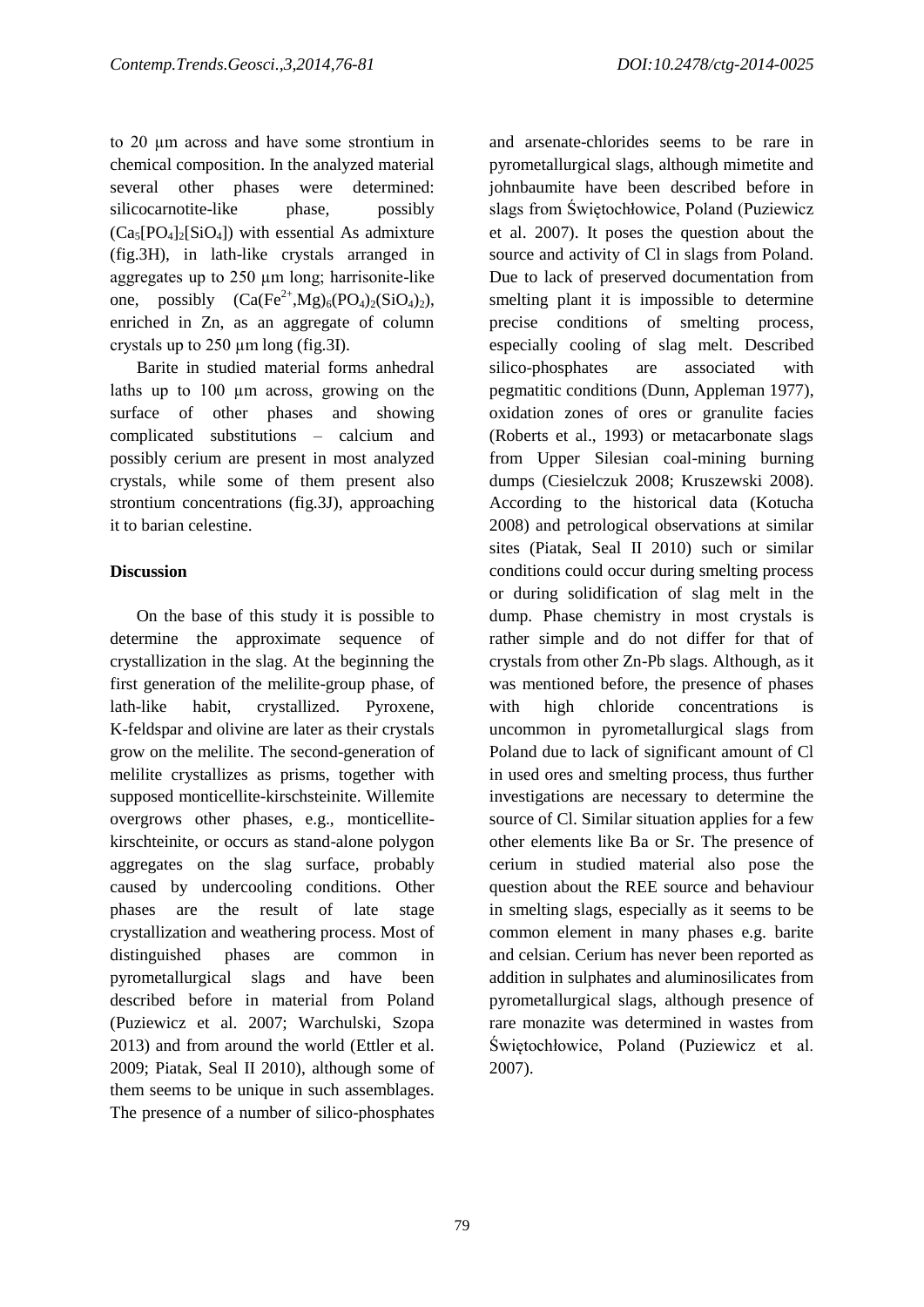